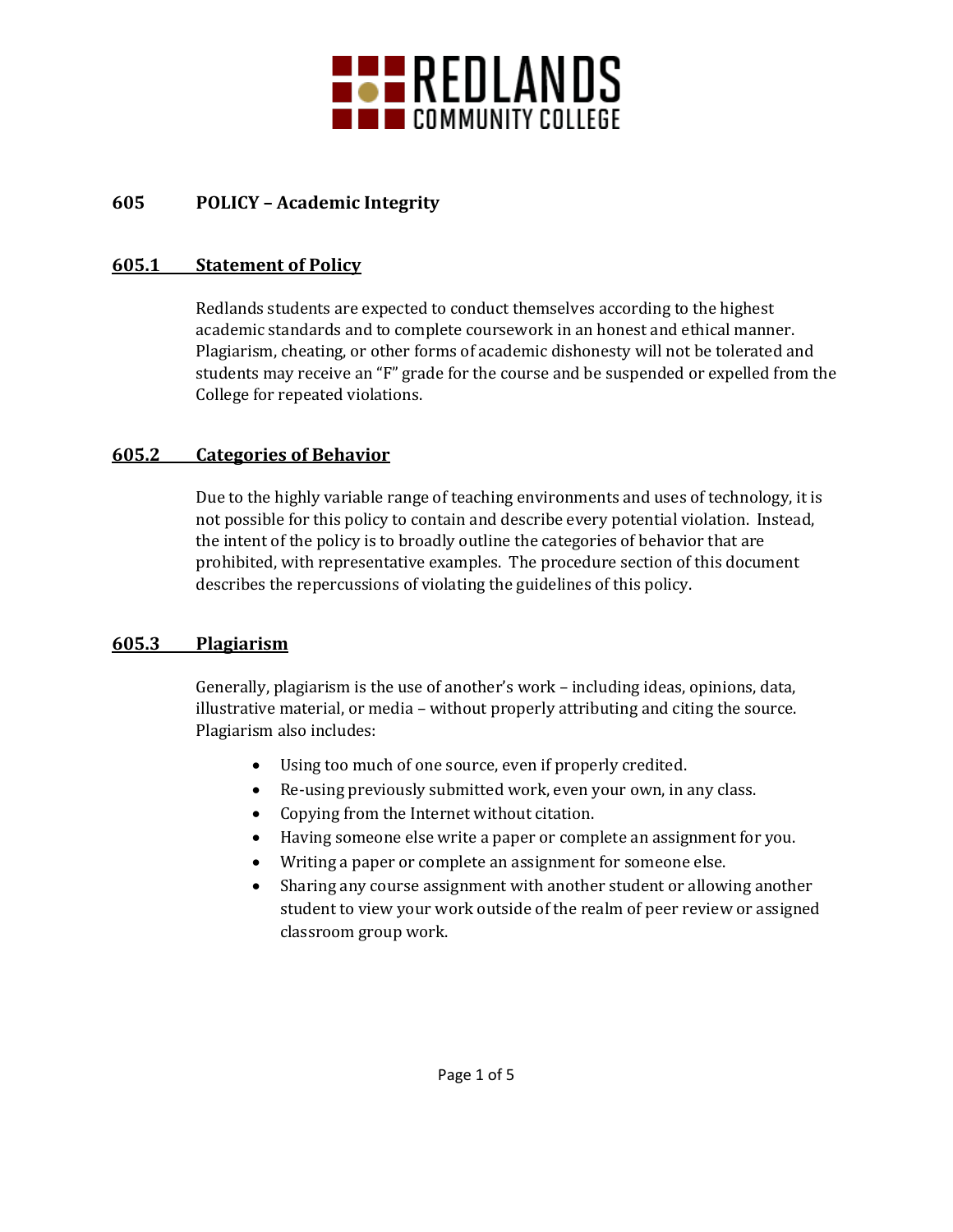

## **605.4 Cheating**

Cheating is any attempt to gain undeserved academic credit for oneself or another, including:

- Copying from another student's test, quiz, assignment, or lab work.
- Allowing another student to copy your work.
- Using an electronic device to access or share information during a test or quiz.
- Obtaining or providing unapproved copies of tests or quizzes (or test/quiz questions).
- Tampering with experimental data or creating data for experiments not performed or conducted.
- Using unapproved materials during any class activity.
- Coercing someone else to complete an assignment or take a test or quiz for you (or doing any of the above for someone else).

# **605.5 Additional Items of Academic Misconduct**

The following items are also covered under this policy and could be subject to suspension or expulsion, even for a first offense:

- Falsifying college records, forms, or other documents.
- Attempting to bribe faculty or staff to alter a grade.
- Tampering with or destroying the work of other students.
- Accessing computer systems or files without authorization.
- Sharing of Redlands Enterprise Network Credentials with others.

Adopted September 2015 Revised March 2018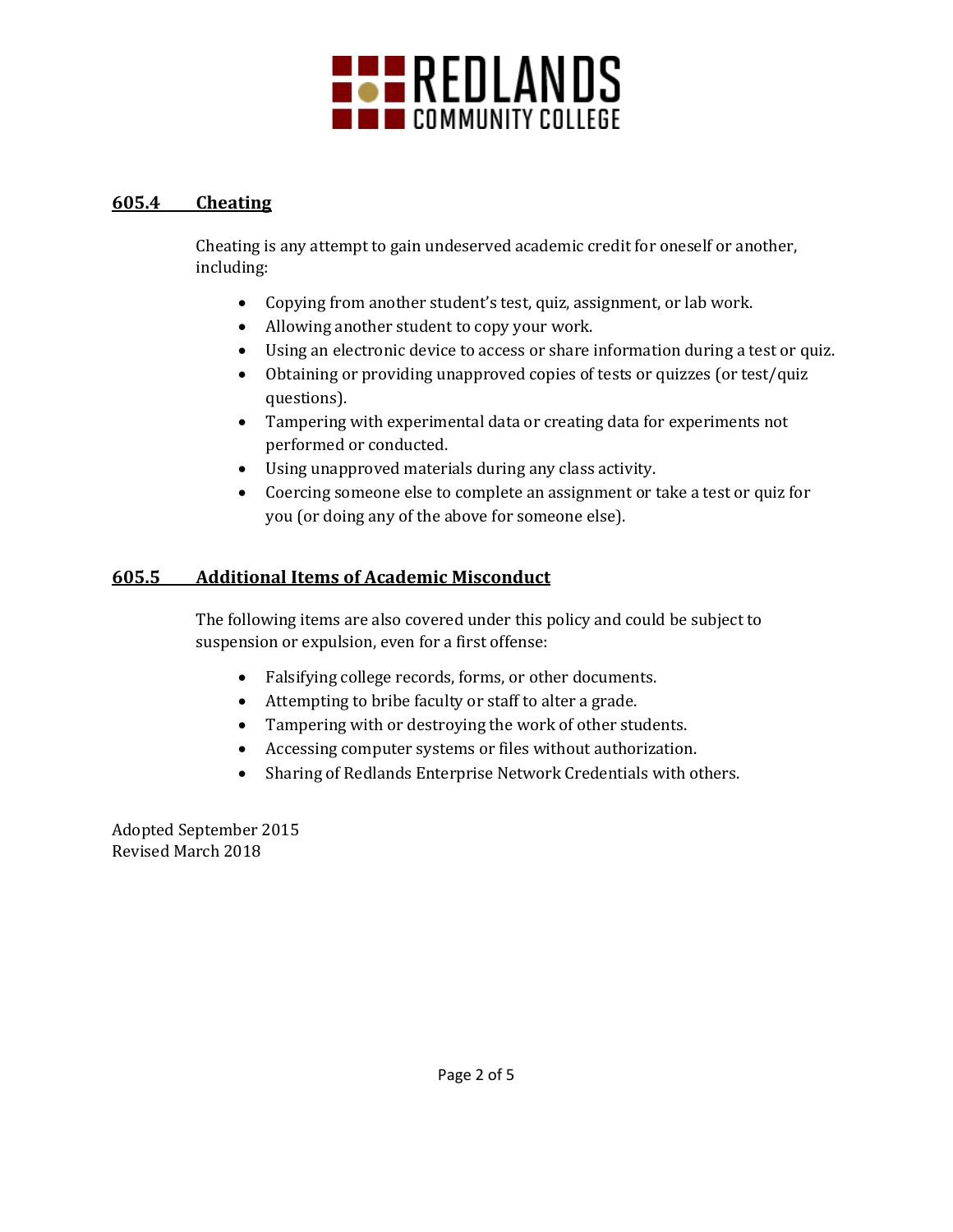

## **605 PROCEDURE – Academic Integrity**

### **605.1:1 Statement of Procedure**

This procedure is intended to define consequences for academic misconduct, the reporting process of violations, and the student appeal process.

At various points in the Academic Integrity Policy for Redlands Community College, the word "may" is used to describe possible consequences for academic misconduct. This word is used intentionally, to allow faculty and administration the discretion to assign a penalty that is proportional to the severity of the student's academic misconduct. The actions described in the policy represent the maximum penalty that a student could receive. In examples of similar policies from other institutions, the word "may" is utilized in the same way.

When considering academic misconduct, the intent of the student plays a significant role in the implications of that misconduct. In most cases, however, determining the intent of another individual is a judgment call. If faculty believe the misconduct was likely due to the student's lack of understanding or interpretation of a rule, the penalty should not be as severe as a student who knowingly cheats or plagiarizes. Each instance is unique, so mandated consequences for each penalty will be either too severe for accidental oversights or too lenient for the most serious misconduct.

When a student is penalized for any academic integrity violation, the faculty member reports the violation to their department head. If the student feels the judgment is in error, students are allowed to appeal, which begins an investigation where the student and faculty are able to present evidence. We believe this procedure allows sufficient freedom for faculty judgment while still ensuring that each decision is fair and objective.

## **605.2:1 Consequences for Academic Misconduct**

**For a student's first violation:** If a professor determines that a student has cheated or plagiarized on any classroom assignment, the professor may deduct points up to a maximum of the full point value for that assignment. Additionally, the professor may require the student to re-do the assignment or recommend other appropriate action.

**For a student's second violation:** The maximum penalty for a second violation, including in separate courses, is an "F" or "AW" grade for the course where the second violation occurs.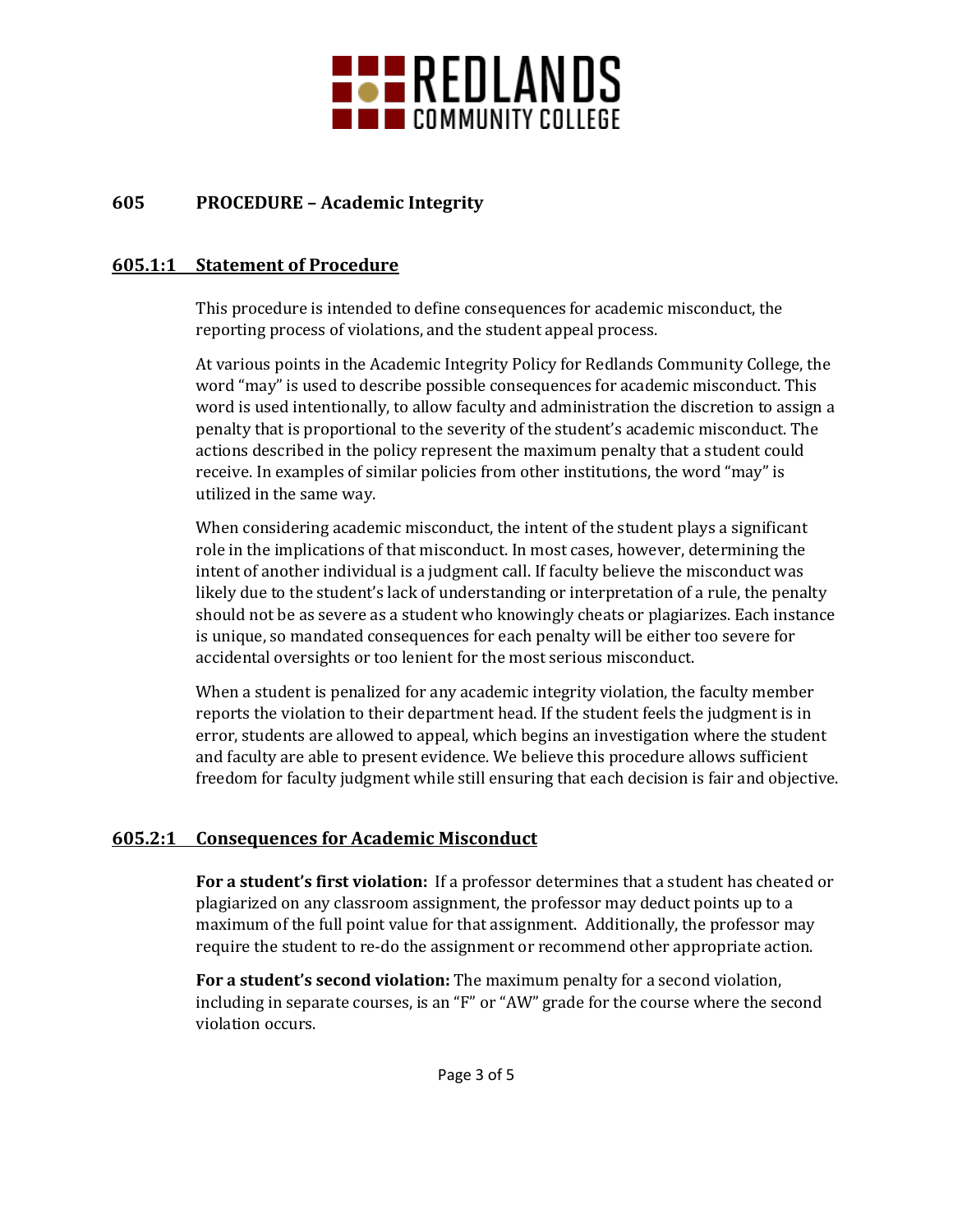

**For any further violations:** The maximum penalty for any further violations, including in separate courses, is suspension or expulsion from the College.

Some violations will not clearly fit in a category described above. In such cases, or when a student has multiple simultaneous violations, the incident should be sent directly to the Vice President for Academic Affairs for review. Additionally, severe violations of this policy may, at the discretion of the Vice President for Academic Affairs, result in course failure, suspension, or expulsion, even if the student has no previous violations.

#### **605.2:2 Reporting Process**

The faculty member shall report any violation to their department head. The department head will notify the student of the violation via email, copied to the Vice President for Academic Affairs, including the escalating consequences for repeated violations. Faculty may meet privately with the student to convey this information as well. The Vice President for Academic Affairs will record the student's name for record keeping in case of future violations. Faculty should maintain evidence of violations for as long as is described in Policy 601 Student Grade Appeals.

If a department head receives notification of a violation for a student who is on record for a previous violation, the department head will notify the student and professor. A reasonable deadline will be provided to both parties to gather and present any evidence to the department head. The department head may schedule a meeting with the student, professor, and Vice President for Academic Affairs (or designee) before reaching a determination.

If a department head receives notification of a violation for a student who is on record for multiple previous violations, the department head will forward the violation to the Vice President for Academic Affairs. The Vice President for Academic Affairs will conduct an investigation, and notify the department head, professor, and student of the final decision.

#### **605.2:3 Student Appeal**

If a student feels the judgment was in error, he/she may appeal the decision according to the following:

**For a student's first violation:** The student can meet with the appropriate department head. The department head will collect evidence from the professor and student. The department head will decide to either uphold the professor's sanctions, reduce or